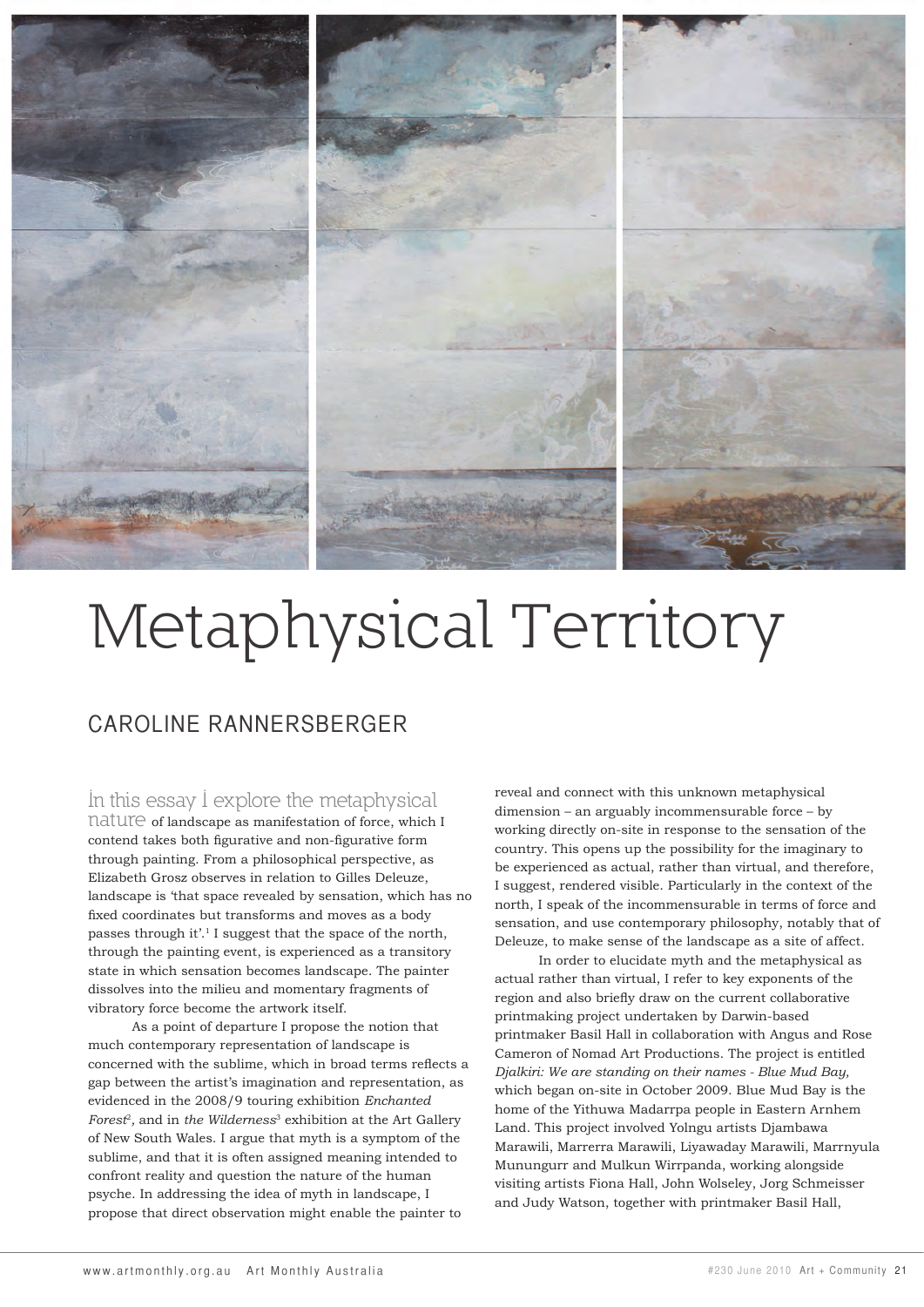



P21: Caroline Rannersberger, Becoming cyclone, 2010, pigment, beeswax, resin on cedar wood panels, 138 x 222cm (each panel 27.5 x 74cm; total 15 panels). Image courtesy the artist and Dominik Mersch Gallery, Sydney.'

P22: 1/ Caroline Rannersberger, Swamp beast stampede 21 panel, 2008, printing and painting on paper, 150 x 770cm. Image courtesy the artist.

2/ Albrecht Dürer, The Monstrous sow of Landser, etching print, 1496.

P23: 1/ Visiting artists welcomed at a smoking ceremony by the Yilpara community at Blue Mud Bay, East Arnhem Land, October 2009. Photograph by Peter Eve.

2/ John Wolseley working on a compositional arrangement of objects he collected during the workshop at Blue Mud Bay in October 2009. Photograph by Peter Eve.

> 3/ Judy Watson discussing her proofs from the Blue Mud Bay project with printmaker Basil Hall, Darwin.

ethno-biologist Glenn Wightman, anthropologist Howard Morphy and photographer Peter Eve. As Angus Cameron recalls, 'together they camped, cooked, walked the country, shared stories and made art'.4

Through this project, I refer particularly to the direct relationship the artists Judy Watson and John Wolseley develop with the country of Blue Mud Bay.

By working directly on site in the remote north of Australia, I suggest that myth and the incommensurable are not only represented, they are in fact directly experienced, and as a result can be rendered visible in the form of painting. Myth as a site of incommensurability abounds and is real. It is visible and palpable. It builds the link between the imaginary landscape of the virtual and the experienced landscape of the actual. It is the world of traditional Indigenous painters, a metaphysical space in which, according to curator Margie West, commenting on the work of West Arnhem painter Wamud Namok AO, spirits exist 'not just as metaphysical notions but as palpable manifestations in the material world'. This is a world where the artist up until his recent passing called out to spirits and acknowledged their presence as he walked through his country, Kabulwarnamyo: '[...] I can see you all, I can see you here in my country, you Wakkewakken [legless honey spirits]'.5

Given the difference between representation of myth in Western landscape painting and metaphysical presence in traditional Indigenous painting, it would seem there is a gap in how myth is experienced and represented. In general terms, the latter experiences myth as lived reality and therefore experiences force directly, whilst the former creates an imaginary world in an attempt to grasp what lies beyond clear vision. The concept of the unknown dimension in a global sense is referred to by contemporary philosopher Jean-Luc Nancy, who in his keynote lecture at the 2009 Making Sense conference held at the University of Cambridge, identified a need to 'rediscover, in an as yet unknown mode, what those who lived in myths knew in a totally different mode: there is a universal communication and participation of beings, that is to say of bodies in the world'.6

I therefore ask to what extent can myth and the metaphysical, as a philosophical concern in the contemporary Western world of landscape painting, express the incommensurable as a real experience rather than as a virtual concept? In asking this, I concede that, to borrow the words of art historian Sasha Grishin in relation to John Wolseley's practice, this line of thought might at times seem 'eccentric and bordering on the abyss of mysticism'.7 However in acknowledging this, I also emphasise the significance of mysticism in traditional Indigenous painting in opening out contemporary painting practices towards metaphysical concepts beyond European paradigms of landscape painting. In doing so, I call for a direct approach to landscape painting and, like Christopher Allen commenting on the *Wilderness* exhibition, I believe that 'to make landscapes, you have to look at a world beyond your own uncomfortable yet exquisite interstices'; you have to convey a sense of that 'ontological recognition of being that is the experience of nature'.8

Working directly on-site, I sense that force arises from sensation as if emerging from within a gap of incommensurability. Within this gap I sense a fusion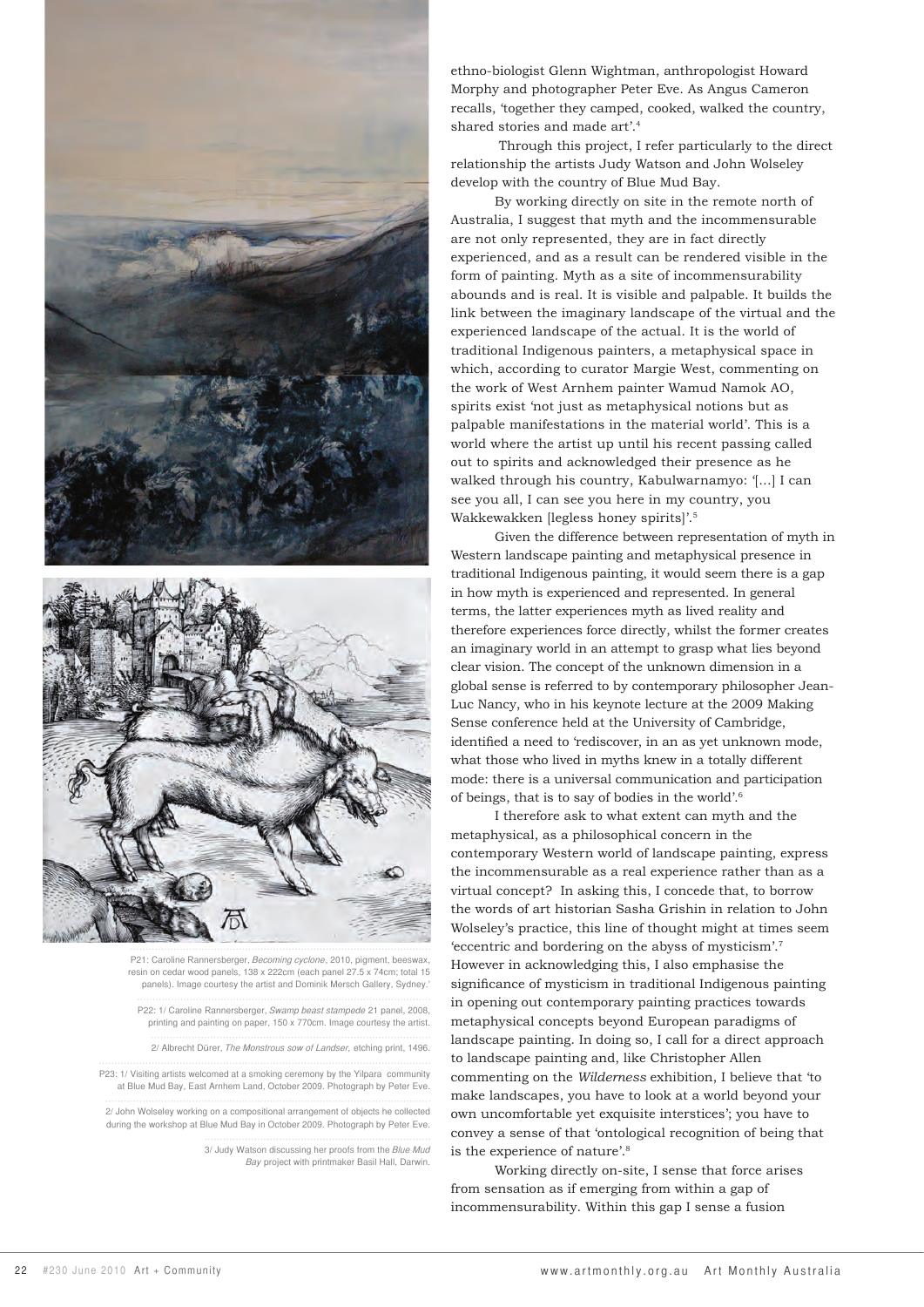

between imaginary vision and the physical experience of direct observation: the space between the virtual and the actual. It seems as if the metaphysical relationship between the land and the artwork and the painter dissolves into one continuum. As Deleuze says in relation to writing, in the middle, between things:

There is no longer a tripartite division between a field of reality (the world) and a field of representation (the book) [the painting/artwork] and a field of subjectivity (the author) [the artist]. Rather … connections between certain multiplicities drawn from each of these orders, so that a book [a painting] has no sequel, nor the world as its object, nor one or several authors as its subject.9

In the tropical north, I suggest that this space is fluid. The tripartite division between the painter, the painting and the painted almost dissolves like an endless cycle of humidity into rain into monsoon into cyclone into chaos. This is somewhat like the eerie silence inside the eye of the cyclone, or an open expanse of oceanic force beyond navigational safety, perhaps similar to the experience endured by Ian Fairweather on his raft journey from Darwin to Timor in 1952.10 Force also seems to dissolve into a continuum in the timeless expanse of the stone country, where the rock itself seems to resonate like the vibratory tones of the didgeridoo. Indeed John Firth-Smith during an artist camp in the eighties, $11$  once declared: 'the whole of the Kakadu landscape looks the way a didgeridoo sounds.'12

In the north when working directly on-site, I often sense that worlds and existence itself merge like the warped continuum of a Möbius strip circle, twisted yet conjoined between the imaginary and the actual.<sup>13</sup> This sense of intermingled space might also be understood through the work of John Wolseley, who, in the experiential process of making works towards his 2007 exhibition, set out 'to make a work conceived from the outside of the self', resulting in what then became a series of 'ventifacts'. By releasing and then collecting his paper in the landscape, Wosleley mused that 'these aerial texts may have dipped their wings to the buried ones below as they inscribe their own stories deep in the ground'.14 In his 2009/2010 work, *Sea wrack: Tide after Tide - Baniyala*, made as part of the Blue Mud Bay project in Arnhem Land, the resulting two-plate etching evolved similarly through Wolseley's 'frottage' system of passing the surfaces of his works across elements of the landscape, thus inviting the land to make its own mark beyond the direct hand of the artist. Cameron describes Wolseley's process:

John Wolseley engaged deeply and enigmatically with the rich coastal environment spending much time wandering, collecting and photographing. With an encyclopedic mind brimming full of ideas, experience and knowledge, he





generated images that float and breathe with the tides and seasons. Wolseley engages physically with the landscape and has developed a technique of drawing with the charcoaled extremities of burnt trees and ferns by dramatically rubbing paper against them in what he playfully describes as frottage.15

It would seem that Wolseley senses a force in the land which determines its own presence; perhaps an inherent presence of country before it does in fact become landscape. To this end, the country is liberated from its territory and becomes an artwork in its own right, beyond the constraints of form or composition as formal elements within the art making process. I believe this is how myth comes into being. Each shell, each feather, each mark leaves its trace of territory and reveals the process of becoming country before it becomes landscape. Beyond the imaginary, this country determines the look, the feel, the sensation of the artwork before the artist has yet conceived of its form: to an extent, this is the gaze looking at us, the yet unknown seeing us before we see it. Yet this gaze is far more real than imaginary. It is the force and the sensation of the land, putting itself on the surface of the artwork before the artist directly intervenes.

This experience takes place directly on-site in a location, which I suggest, challenges the painter to enter the abyss, the void, to lean into chaos and catastrophe, and to express that which cannot be seen; to render visible the invisible, an idea much deliberated by Deleuze and, in particular, by modernist painter Paul Klee as a fundamental quality of art.16 'In art, and in painting, as in music, it is not a matter of reproducing or inventing forms, but of capturing forces [...] Paul Klee's famous formula – *Not to render the visible, but to render visible* – means nothing else.'17 Rendering such sensation visible makes it possible to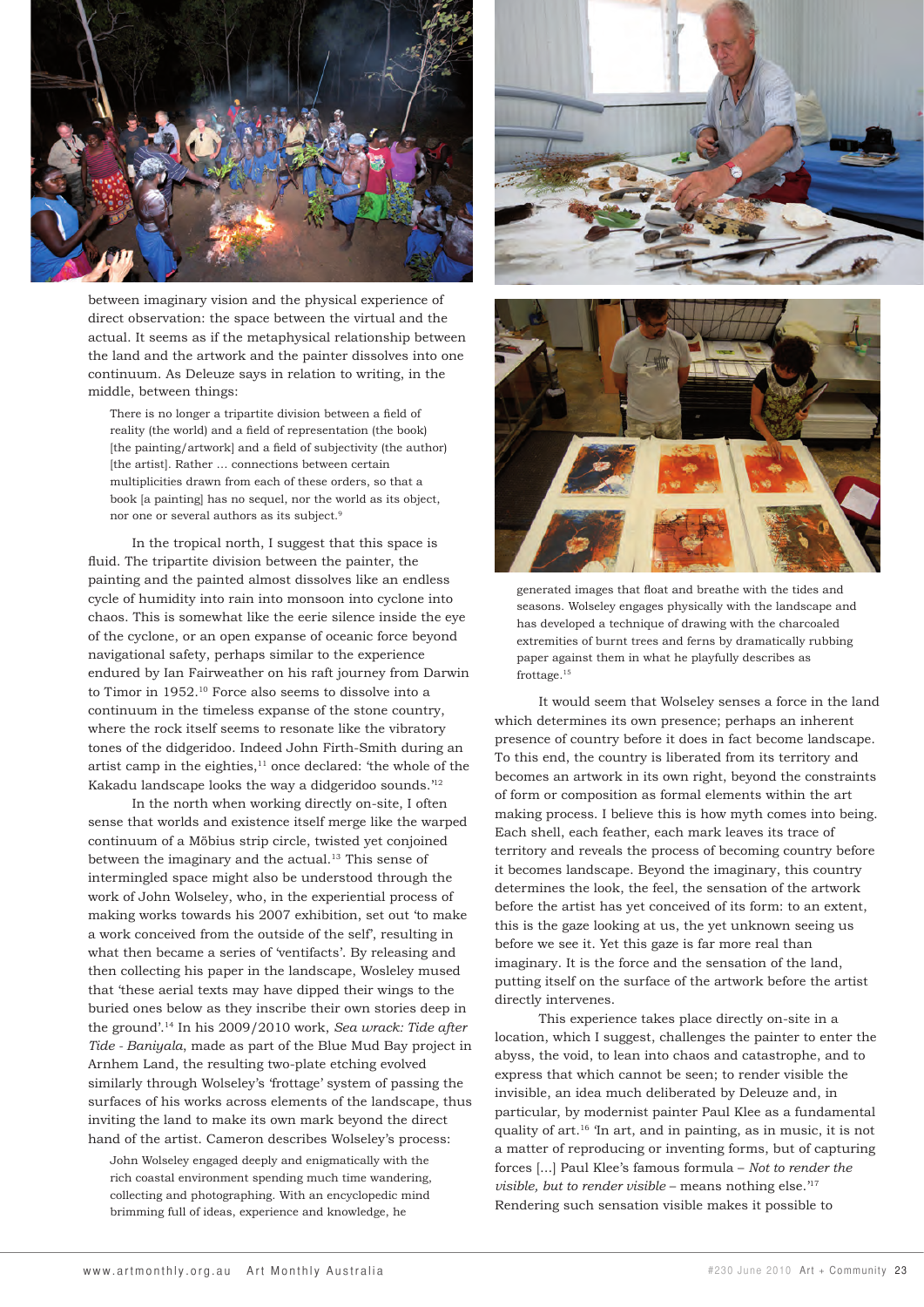describe the experience inside the void; not the lack and trepidation in the face of the void, but the fullness of experience by traversing the potential chaos of the void. Such an aesthetic enables the painter, in a flight of fancy, to enter the void and to cross through, describing along the way the experience and sensation of the force.

In my practice sensation is often intangible: the breeze stirring, tidal rhythms, birdsong at dawn. Such sensation requires me to put aside subjective ideas and to enter an indeterminate zone where the painted, the breeze, the rhythm, the melody becomes something other than the figurative representation of white clouds or blue sky; of waves; of birds. The process of rendering the invisible visible requires me to allow the medium of paint to become sensation itself. The energy that exists between the painter and the painted can be extremely subtle, perceived at molecular level as a vibratory force, oscillating between perception and affect, between object and subject. As Grosz explains, sensations exist 'midway between subject and object, the point at which the one can convert into the other'. In this way, the sensation of a breeze, a movement or a sound can be momentarily expressed as a painting. The new artwork 'arrests, freezes forever, a look, a moment, [...] from the ever different chaos of temporal change, in the transitions between one percept and affect and the next'.18

Sensation can be rendered visible in a variety of incarnations, ranging from the calligraphic mark making of Fairweather to the randomly formed ventifacts created not so much by the hand of the artist, John Wolseley, but more by the forces of the landscape itself, also evident in the work of Judy Watson.19 Cameron describes her work:

Judy Watson brings to the project a powerful sense of enquiry, observation and political awareness. Her works are a tactile confluence of sea country, maps and text related to the recently successful Blue Mud Bay sea rights claim in the High Court of Australia. Through a potent expression of symbolism, history, identity and place, the works pay respect to the ancestors with imagery that is passionate and spiritual.<sup>20</sup>

Watson's works made during the painting trip to Blue Mud Bay reflect the force of the ruling on the rights to tidal waters in the region. Assisted by Basil Hall, Watson brings this together with the sensibility of the local culture and the land itself by overlaying photographic excerpts from the legislation. In this way, text becomes myth, engraved into the land through a photographic etching process. Similarly, in earlier work, as observed by Sally Morgan and Tjalaminu Mia, through the loose rendering of pigment on the canvas, often placing the canvas directly on the ground and rubbing it to lift off memory of the earth's surface, Watson is able to suggest an 'aerial perspective of parched land, or a distant memory, perhaps even the materialisation of an emotion'.<sup>21</sup> By working directly with natural elements and allowing their forces to largely determine the outcome, Watson is also able to bring forward the past and create a sense of ancestral presence. In responding to Indigenous issues arising from the direct location, Watson has brought forward a sense of her own personal journey, 'a unique expression of her feelings and perceptions relating to her country'.

I suggest, somewhat like the methods Watson uses, in order to experience the force of the elements and how they impact on the painting process, as Deleuze observes,

'to get the motif, that is to say the percept', it is sometimes 'necessary to lie down on the earth, like the painter does'. It is also necessary to lean into the wind, to sense the direction of the clouds, to feel the rhythmic waves as they move across the sandy ocean bed, and to bring these sensations into the milieu of painting. Thus the painter traverses both the surface of the painting and the matter of the cosmos itself, intuitively allowing a certain process to unfold of its own accord. As Deleuze says, 'the artist is a seer, a becomer'.<sup>22</sup>

As a journey into my own ancestry I explore myth and metaphysics and draw on a range of references, including Albrecht Dürer's *Monstrous Sow of Landser* (1496), as a metaphor for force and territorialisation. Similarly I use a chimera fish image taken from a  $15<sup>th</sup>$  century map by Cornelius de Jode, *Nova Guinea Forma & Situs* (1593), to give form to the trepidation I feel when exposed to the unknown elements, perhaps not dissimilar to the anxiety experienced by early explorers some 400 years ago. I piece together a phantasmagoric narrative; a metaphysical representation of space and an exploration of my own heritage as myth. In the epic landscape of *Swamp Beast Stampede 21 panel* (2008), Dürer's *Monstrous Sow* stampedes through the stone country of Arnhem Land as multiple, present-day feral boars, traversing country as they territorialise and deterritorialise space.<sup>23</sup> Similarly, in *Becoming Cyclone* (2010) I respond to the direct force of pending chaos, of the yet unknown, of the incommensurability of the void. I am on the edge of the system, and experience its force directly, like giant helicopter blades revolving in a radius of hundreds of kilometres, each time circling back to my home with a deluge of tropical rain, signaling its force and tempestuous nature. I feel the weight, I sense the force of pre-cyclonic winds shoving anvils of empty promises across the vast horizon, withholding rains for months of oppression, until it arrives with a vengeance. As I paint, I lean closer into the wind. My brush moves across the surface of the artwork as if propelled by the clouds. Pigment pools at the base of my brush, bearing down on the paper with uncontrollable atmospheric force.

Watson, in conversation with ABC presenter Virginia Trioli on the subject of lithography, reflects on the way in which atmospheric force acts directly on the image she creates on the stone: 'It's pooling water and floating tusche, which is a greasy medium, into the wash, and then, as it reticulates or dries, it leaves behind these beautiful lines, almost like the tide going out.'24 The process is somewhat similar for Wolseley. In his 2007 catalogue, he observes:

As the pools dried over several hours, spidery reticulations and watermarks recorded the gradual evaporation of the liquid. As the sun dried the pools of colour the pigment in suspension thickened and began to cake and crack – for all the world in the way mud does on a dry waterhole.<sup>25</sup>

To bring together the broad-reaching framework of art, myth and philosophy as landscape painting, I turn to the words of French philosopher François Zourabichvili as I once again find myself painting sensation in the remote north of Australia:

The landscape is an inner experience rather than the occasion of an echo; not the redundancy of lived experience, but the very element of a 'passage of life'. The landscape